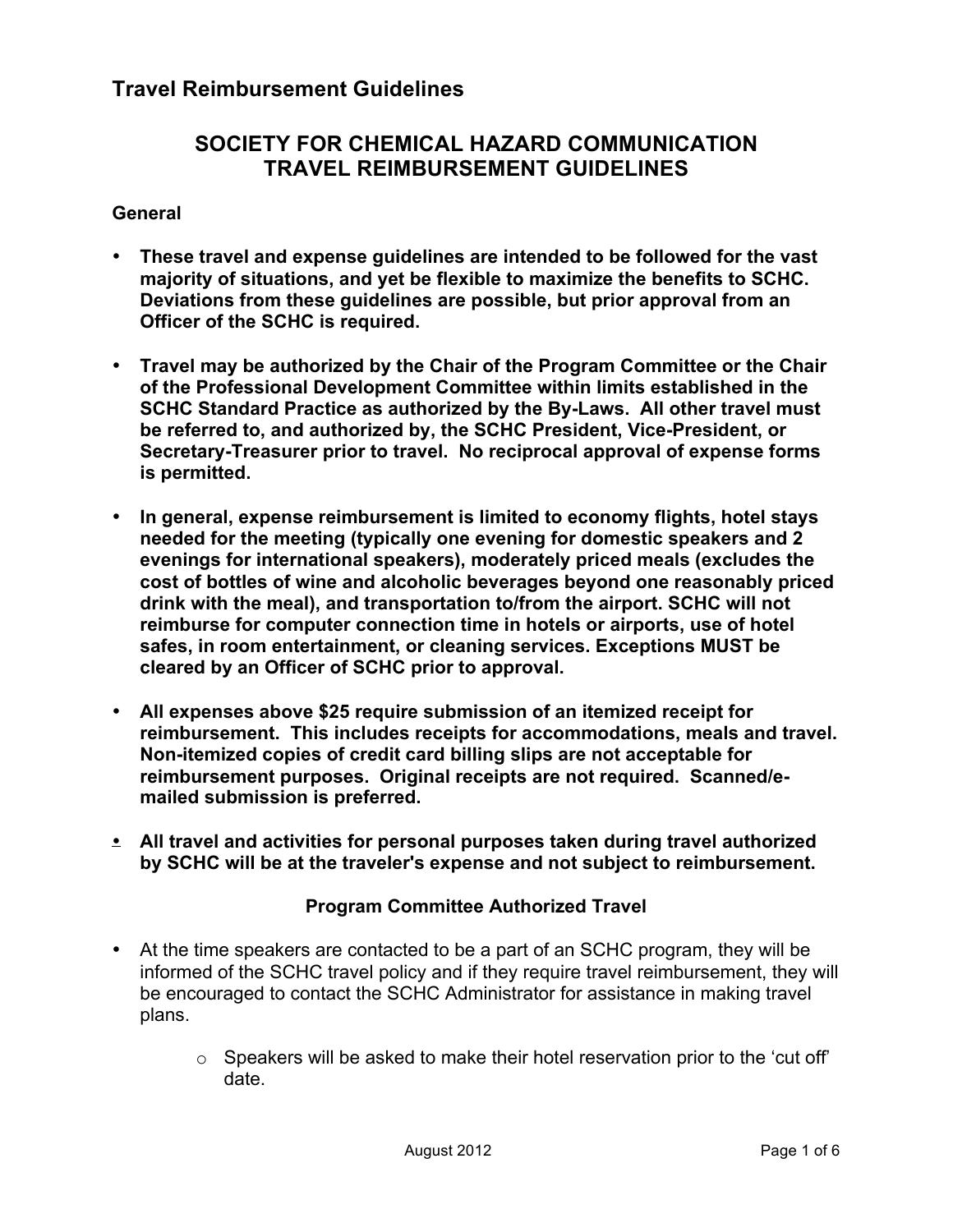- o Speakers will be asked to make air travel plans with the Administrator's assistance at least a month prior to the meeting date at which they will be speaking.
- $\circ$  Speakers will be sent a confirmation email outlining the agreed upon travel reimbursements (if any). The Administrator and Arrangement Committee Chair will be copied for planning purposes.
- Speakers who are SCHC members will be reminded that the Society does not reimburse travel expenses for members who speak as part of the program.
	- o The Program Committee may make an exception to this rule in the case that the speaker would not otherwise be able to attend the meeting AND the speaker is determined to be uniquely qualified to address the agenda topic.

## **Professional Development Authorized Travel**

- The Society will reimburse travel expenses for all instructors teaching Professional Development courses given in conjunction with a Society meeting or as a course presented separately from a Society meeting (e.g., HazCom 101) for the duration of the course. Instructors will be encouraged to contact the SCHC Administrator for assistance in making travel plans.
	- $\circ$  Instructors will be asked to make their hotel reservation prior to the 'cut off' date.
	- o Instructors will be asked to make air travel plans with the Administrator's assistance at least a month prior to the meeting date at which they will be speaking.
- Instructors who are not members of the Society will be invited to attend the plenary sessions of the meetings without being asked to pay registration fees but expenses for additional room and board will be the instructor's responsibility.
- Instructors who are Society members who also attend the plenary sessions are expected to pay their own expenses for room and board and to pay the normal registration fees for the meeting.

## **Modes of Transportation for Speakers and Instructors**

#### **Personal Vehicle**

Individuals are authorized to utilize personal vehicles for transportation on behalf of SCHC (SCHC does not cover automobile insurance liability) when such use results in lower or equivalent reimbursable expense to SCHC than a reasonable form of public transportation. (Individuals are encouraged to review airfares versus mileage prior to making a decision to drive.) Reimbursable expenses include tolls and parking in addition to the then current U.S. government allowed mileage expense (Search irs.gov for "mileage reimbursement rate YYYY" for up to date mileage reimbursement). Gas usage is included in the mileage reimbursement and cannot be billed separately.

#### **Automobile Rental**

With pre-approval*,* individuals are authorized to rent automobiles on behalf of SCHC when auto rental results in lower total reimbursable expense to SCHC than other forms of public transportation. (SCHC does not cover automobile insurance liability.) In general, taxis, vans, rapid transit, subways, and busses are expected to be of less cost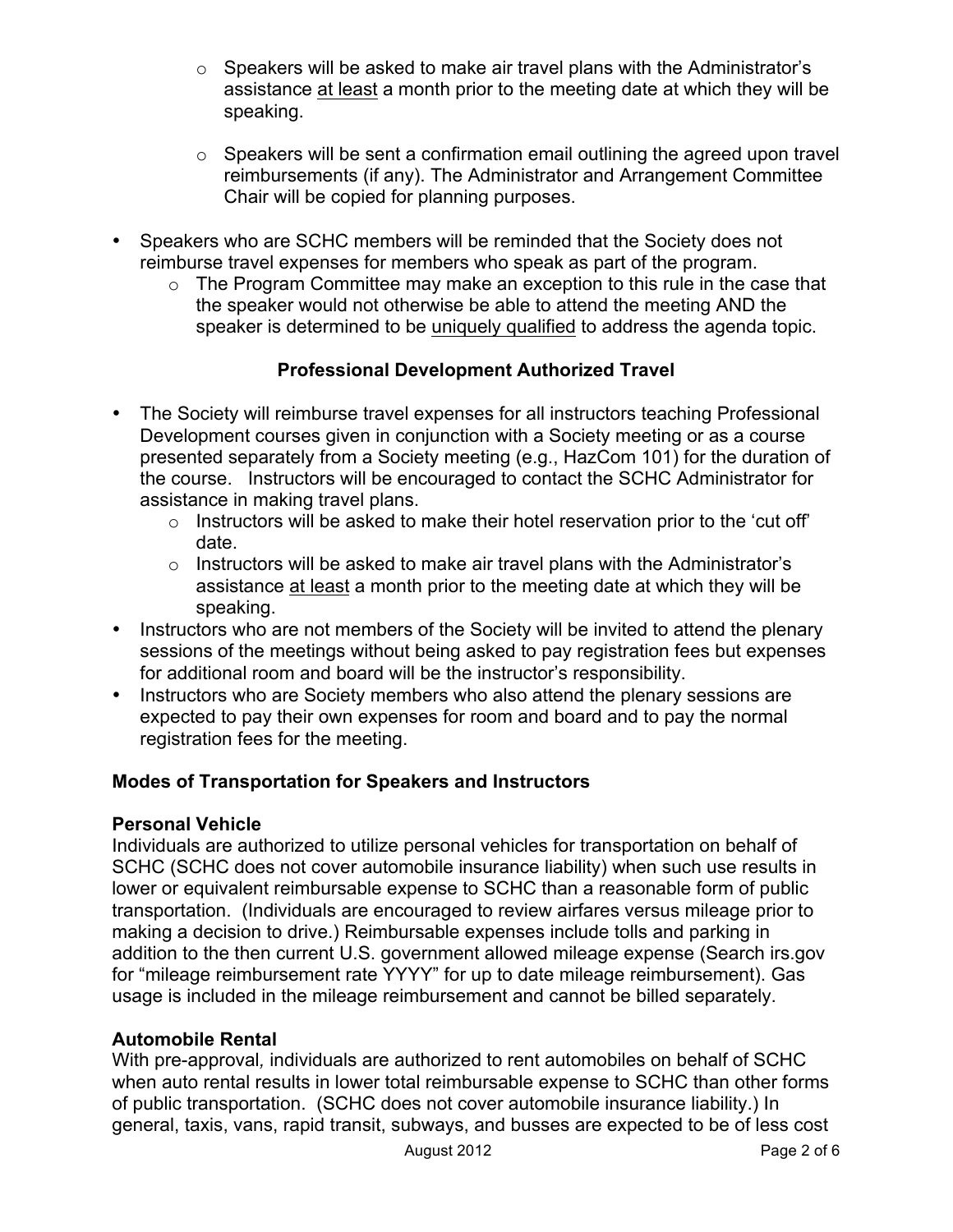for longer stays at a particular location. Auto rental may be of less cost if long distance ground transport is needed over a 1 or 2 day period.

## **Ground Transportation**

Individuals are authorized to use ground transportation (taxis, vans, rapid transit, subways, and buses) as needed on travel for SCHC business.

#### **Airline Travel**

Approved airline travel is expected to be by coach, economy, or tourist class, and when possible, by non-refundable advance purchase. The fare is expected to be based upon least cost direct routing from the individual's local airport to the local airport at destination. Individuals are strongly encouraged to seek the assistance of the SCHC Administrator for obtaining the lowest cost airfares. Lower airfares can sometimes be obtained by traveling on Saturday and staying overnight at the destination location; the combination of lower airfare plus 1 or 2 extra nights lodging may be less than the increased airfare of beginning travel on Sunday or Monday. In such cases, individuals will be authorized to travel on Saturday to obtain lower airfare but travel plans are expected be submitted for review and authorization by SCHC prior to purchasing the tickets. (See Lodging reimbursement section) Individuals may upgrade to classes above coach at their personal expenses.

Airline travel arrangements should be made at the earliest opportunity after which travel plans are confirmed. Non-refundable discount tickets based on advance purchase should be utilized if individuals are reasonably certain that the travel will be accomplished as scheduled. Refundable discount tickets based on advance purchase should be utilized if individuals are not certain that the travel will be accomplished as scheduled. Reimbursement for cancelled travel plans will be determined by the SCHC Executive Committee on a case by case basis.

#### **Rail Travel**

All rail travel is expected to be by coach, economy, or tourist class, and when possible, by non-refundable advance purchase. The fare is expected to be based upon least cost routing from the individual's local railway station to the local railway station at destination. Individuals may upgrade to classes above coach at personal expense. Rail travel arrangements should be made at the earliest opportunity after which travel plans are confirmed. Non-refundable discount tickets based on advance purchase should be utilized if individuals are reasonably certain that the travel will be accomplished as scheduled. Refundable discount tickets based on advance purchase should be utilized if individuals are not certain that the travel will be accomplished as scheduled. Reimbursement for cancelled travel plans will be determined by the SCHC Executive Committee on a case by case basis.

#### **Lodging**

Individuals attending SCHC events (Spring and Fall meetings, Board of Directors meetings) are expected to use accommodations consistent with any pre-arranged agreements established by SCHC. In the absence of pre-arranged agreements, individuals are expected to utilize accommodations generally expected to be mid-priced, i.e., priced above budget accommodations and below exclusive or luxury accommodations. Hotels should be within a convenient travel distance to the meeting facility. As indicated under Airline Travel, in the event that the traveler can achieve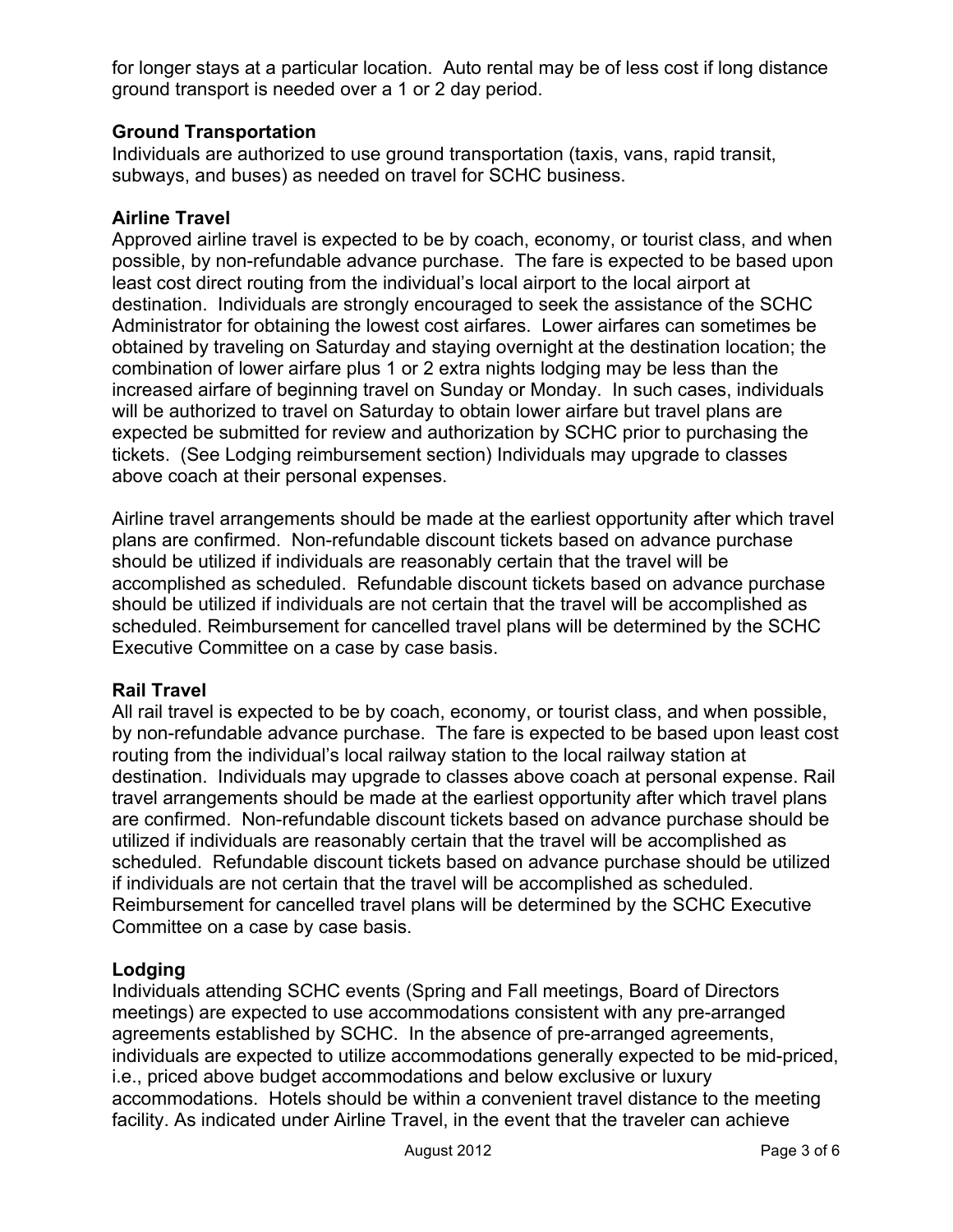overall lower expense to SCHC by staying extra night(s) at the travel location, SCHC will honor extra night accommodation charges provided that they are authorized in advance. Hotel/motel expenses customarily include the night prior to or immediately after an event and the nights between the days of the event. For example, if you cannot reasonably be expected to arrive on the same day that you are speaking, then arriving the night before is permitted. Likewise, if your speaking schedule is such that you cannot leave the same day as speaking, then an additional night is authorized.

### **Meals**

The cost of meals shall be reimbursed while on approved SCHC travel. Meals shall be reimbursed at the rate of actual expense and should be limited to the cost of dining at moderately priced establishments for the city of the SCHC event **(excludes the cost of bottles of wine and alcoholic beverages beyond one drink with the meal)**. Reimbursement of meals is not authorized where the meal in question is provided as part of the SCHC course and/or meeting (i.e., breakfast and/or lunch is provided with a course).

## **Incidental Expenses**

Gratuities may be extended for services in accordance with generally accepted standards. Such gratuities may include tips to waiters and waitresses, baggage handlers, bell boys, taxi drivers, etc. Receipts for gratuities are not required for reimbursement but must be reasonable.

Laundry, valet, and cleaning expenses may be reimbursed at actual expense when travel is for five (5) or more nights for SCHC business.

Computer connection time for non-SCHC related business is not eligible for reimbursement.

Telephone calls, other than those related to specific SCHC business, are not eligible for reimbursement.

Rental of hotel safes is not eligible for reimbursement.

#### **Supplemental Expenses**

It is the policy of SCHC to pay only those travel expenses over and above any expenses the individual would have normally incurred. Two examples are presented below

(1) Traveler attends an SCHC business meeting while on another business trip. Expenses for meals, additional lodging, and ground transportation associated with individual's attending the SCHC business meeting are above the normal expenses and are reimbursable. All other expenses including airfares are expenses the individual would have normally incurred in making his/her planned business trip.

## (2) Traveler attends an SCHC business meeting.

If an individual travels on behalf of SCHC on an approved itinerary, with no other business conducted on behalf of another company or organization, expenses for such travel shall be paid by SCHC in accordance with reimbursements described in this policy.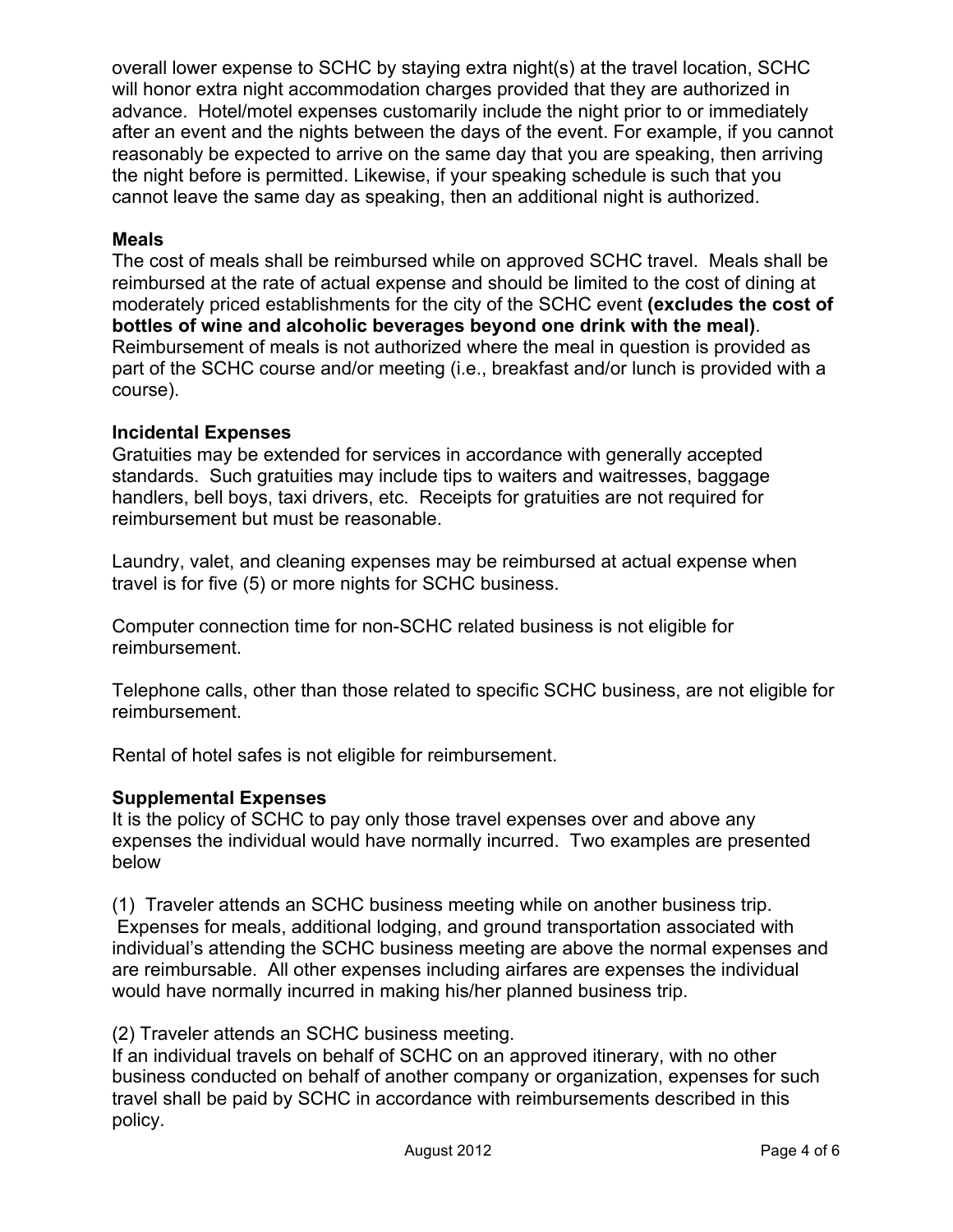### Travel Reimbursement Forms

## **Society for Chemical Hazard Communication Travel and Course Expense Reimbursement Form**

Under certain circumstances, SCHC reimburses personal travel and living expenses. Appropriate circumstances and limits on reimbursement are established and explained in the society's standard practices documentation and travel reimbursement guidelines.

- **All reimbursable travel must be pre-approved** by the appropriate Committee Chair or Officer:
	- $\div$  For conference speakers Program Committee Chair
	- For professional development instructors Professional Development Chair
	- For special events or SCHC administration President, Vice-President, or Secretary/Treasurer
- All expenses above \$25 require submission of an itemized receipt. Non-itemized copies of credit card billing slips are not acceptable for reimbursement purposes. Original receipts are not required.
- For specifics on the appropriateness and limits for reimbursable expenses, please refer to the SCHC travel reimbursement guidelines prior to traveling.

| Submitter's Name                          |                              |                         |                                |                                  |                                                                                    |                                                    |               | Date Submitted                                   |  |  |
|-------------------------------------------|------------------------------|-------------------------|--------------------------------|----------------------------------|------------------------------------------------------------------------------------|----------------------------------------------------|---------------|--------------------------------------------------|--|--|
| <b>SCHC Event</b>                         |                              |                         |                                |                                  |                                                                                    | Event Date(s)                                      |               |                                                  |  |  |
| <b>Mailing Address</b>                    |                              |                         |                                |                                  |                                                                                    |                                                    |               | Date(s) Expense Incurred                         |  |  |
|                                           |                              |                         |                                |                                  |                                                                                    |                                                    |               | Daytime Phone Number                             |  |  |
|                                           |                              | Transportation (1)      | \$                             |                                  |                                                                                    | Include all air, rail, auto, and taxi/bus expenses |               |                                                  |  |  |
|                                           |                              | Lodging (2)             | \$                             |                                  |                                                                                    | Include all lodging expenses                       |               |                                                  |  |  |
| Expenses<br>Travel                        |                              | Meals (3)               | \$                             |                                  |                                                                                    | Include all meal expenses                          |               |                                                  |  |  |
|                                           |                              | Miscellaneous (4)<br>\$ |                                |                                  |                                                                                    | Include all miscellaneous travel expenses          |               |                                                  |  |  |
|                                           | Sub-total (travel) (5)<br>\$ |                         |                                |                                  | Total the amounts in 1 through 4                                                   |                                                    |               |                                                  |  |  |
| Expenses<br>Course                        |                              | Honorarium (6)<br>\$    |                                |                                  | $\Box$ coordinator<br>For professional<br>$\Box$ instructor<br>development courses |                                                    |               | For multiple expenses, please complete worksheet |  |  |
|                                           | Miscellaneous (7)<br>\$      |                         |                                |                                  | only<br>Include all miscellaneous course expenses                                  |                                                    |               |                                                  |  |  |
| <b>Total Reimbursement</b>                |                              | \$                      |                                | Total the amounts in 5 through 7 |                                                                                    |                                                    |               |                                                  |  |  |
| Make Check Payable To                     |                              |                         |                                |                                  |                                                                                    |                                                    | Tax ID Number |                                                  |  |  |
| <b>Authorizing Signatures &amp; Dates</b> |                              |                         |                                | Submitter (8)                    |                                                                                    |                                                    |               |                                                  |  |  |
| For Committee Chair or Officer            |                              |                         | Committee Chair or Officer (9) |                                  |                                                                                    |                                                    |               |                                                  |  |  |
| and Secretary-Treasurer<br>use only       |                              | Secretary-Treasurer     |                                |                                  |                                                                                    |                                                    |               |                                                  |  |  |
| Amount Paid:                              |                              |                         |                                | <b>Check Number:</b>             |                                                                                    |                                                    | Date Paid:    |                                                  |  |  |

Submitter Please complete and sign this expense report on line 8. The completed expense report along with the appropriate receipts should be forwarded to the Committee Chair or Officer who preauthorized the travel. Expense reports should be submitted within 45 days of an event.

**Committee** Chair or Officer Please indicate by signature on line 9 that this expense report was completed correctly and that all expenses were appropriate. The approved expense report along with the appropriate receipts should be forwarded to the Secretary/Treasure for payment.